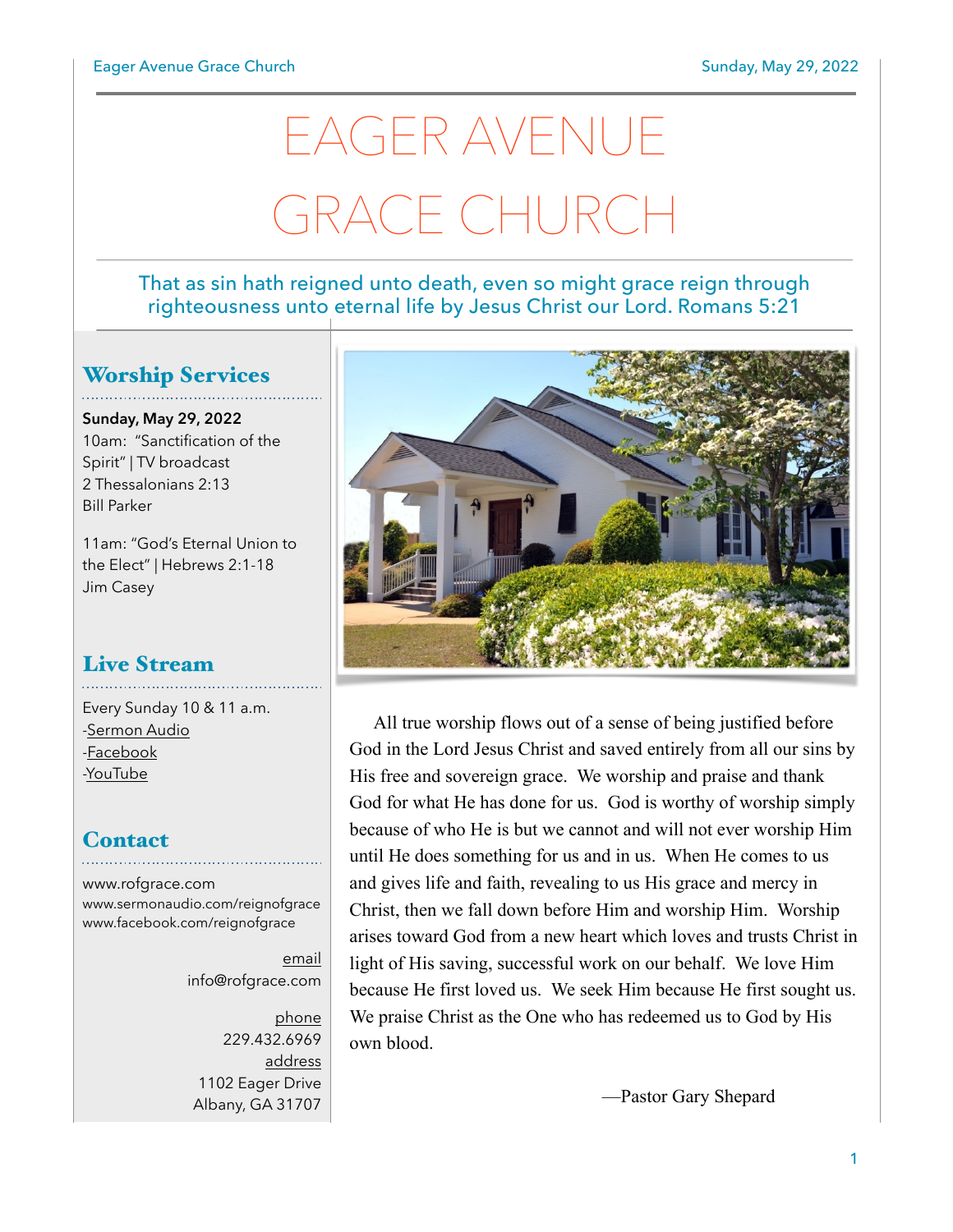#### Birthdays

 **Stone Payne - May 30th Alex Wages - June 1st**

#### Hymns

 **May 29th services -God Leads Us Along - 298 -All the Way My Savior Leads Me - 296**

#### Prayer Requests

 Winston and Patricia Pannell, Alex Wages, Audrey Asher, Frank Dell, Cathy Robinson, Lori Ann Loosier, Leonard Qualls, Cassie Broxton, Nancy Byrd, James Mwali and the mission in Malawi, Africa.

#### **Travel**

 Debbie and I are in Ruston, LA, where I am preaching this Sunday morning at Grace Baptist Church. Lord willing, we will be traveling home Monday. Please pray for Brother Jim Casey as he preaches here and for me as I preach in Ruston. Please pray for Debbie and me as we travel home Monday.

*"Enter ye in at the strait gate: for wide is the gate, and broad is the way, that leadeth to destruction, and many there be which go in thereat: Because strait is the gate, and narrow is the way, which leadeth unto life, and few there be that find it" (Matthew 7:13-14).* 

 The *"strait gate"* is the way of salvation by God's grace made sure for God's people by the Lord Jesus Christ. It is the way of righteousness that can only be found in Him. Why are there so few that find this way? It is because men and women by nature will not come God's way because it leaves them with no room to glory in themselves *(1 Cor. 2:14)*. But God has a people that He has chosen for Himself, and He sovereignly and powerfully brings them to the narrow way of salvation by Christ. Christ said, *"All that the Father giveth Me shall come to Me; and him that cometh to Me I will in no wise cast out" (John 6:37).*

 Salvation is as broad as Christ and as narrow as Christ. It shuts the door of hope everywhere except by the grace of God in and by the Lord Jesus Christ and based on His righteousness imputed and received by God-given faith. But it opens the way at this very point for any and every sinner who has been brought by God the Holy Spirit to see their sinfulness and their need of mercy in Christ. The door of salvation has never been and will never be shut against sinners who seek it God's way in Christ. But to come any other way, the way of salvation by works, is certain death for sinners. —Pastor Bill Parker

GOD tells us that His people are ACCEPTED IN CHRIST *(Eph. 1:6)*. If a person is without Christ, then he has nothing that God will accept! God tells us that no man CAN COME unto the Father but by Christ *(John 14:6)*. Therefore, if a person is without Christ, he has no ground upon which he can approach God. Christ said, *"I am the way, the truth, and the life" (John 14:6)*. If He is THE WAY, there is no other way; if He is THE TRUTH, everything else is a lie; and if He is THE LIFE, everything apart from Him is death. Those who HAVE CHRIST have His blood for pardon, His righteousness for justification, His fullness for every need, His strength to support us, His promises to cheer us, His grace to keep us, and His power to present us faultless before the presence of His glory with exceeding joy.

—William Gadsby